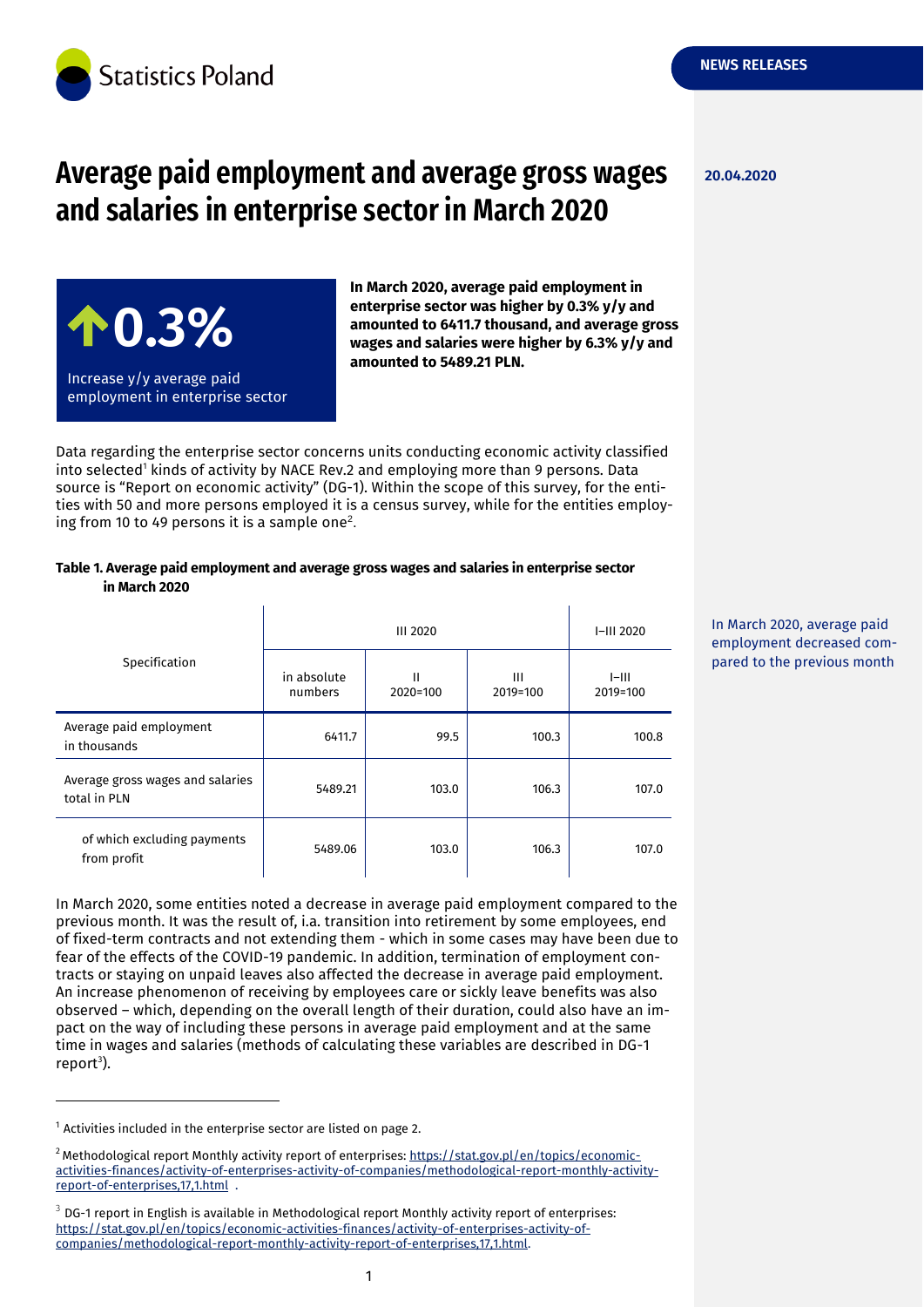Recorded in March 2020 increase in average gross wages and salaries , was caused by i.a. paid quarterly and annual prizes, and arbitrary premiums, which beside the base remuneration constitute one of the components of wages and salaries.

During the three months of 2020, compared to the same period of the previous year, the average monthly wages and salaries increased in all NACE sections by between 3.2% in section "Agriculture, forestry and fishing" and 11.4% in section "Administrative and support service activities", which resulted in total average monthly wages and salaries increase of 7.0%.

#### **Methodological notes**

**Enterprise sector concerns units employing more than 9 persons and conducting economic activity within the scope of the following areas**: forestry and logging; marine fishing; mining and quarrying; manufacturing; electricity, gas, steam and air conditioning supply; water supply; sewerage, waste management and remediation activities; construction; wholesale and retail trade; repair of motor vehicles and motorcycles; transportation and storage; accommodation and food service activities; information and communication; real estate activities; legal and accounting activities; activities of head offices; management consultancy activities; architectural and engineering activities; technical testing and analysis; advertising and market research; other professional, scientific and technical activities; administrative and support service activities; arts, entertainment and recreation; repair of computers and personal and household goods; other personal service activities.